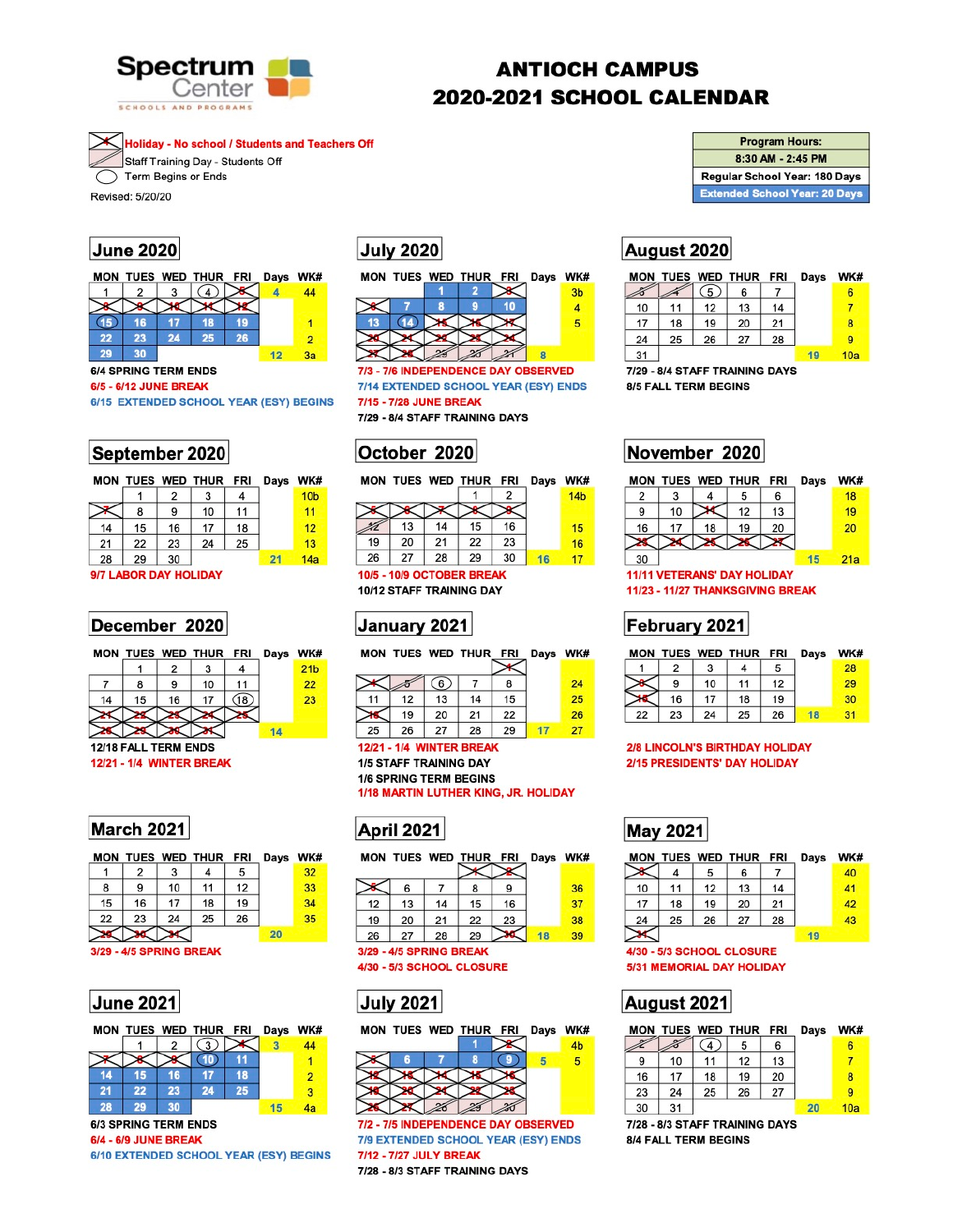

### **ANTIOCH CAMPUS 2020-2021 SCHOOL CALENDAR**

Semester 1: August 5, 2020 – December 18, 2020 Semester 2: January 6,2021 – June 3, 2021

#### *June 2020*

| Thurs, June 4              | <b>Spring Term Ends</b>          |
|----------------------------|----------------------------------|
| Fri, June 5 - Fri, June 12 | June Break (closed)              |
| Mon, June 15               | Extended School Year (ESY) begin |

#### *July 2020*

| Independence Day Observed (closed) |
|------------------------------------|
| Extended School Year (ESY) ends    |
| Summer Break (closed)              |
| <b>Staff Training Days</b>         |
|                                    |

#### *August 2020*

| Wed, July $29 -$ Tue, Aug 4 | <b>Staff Training Days</b> |
|-----------------------------|----------------------------|
| Wed, Aug 5                  | Fall Term Begins           |

#### *September 2020*

Mon, Sep 7 Labor Day (Closed)

#### *October 2020*

| Mon, Oct $5 - Fri$ , Oct 9 | Fall Break (Closed)       |
|----------------------------|---------------------------|
| Mon, Oct 12                | <b>Staff Training Day</b> |

#### *November 2020*

| Wed, Nov 11               | Veterans Day Holiday (Closed) |
|---------------------------|-------------------------------|
| Mon, Nov 23 – Fri, Nov 27 | Thanksgiving Break (Closed)   |

#### *December 2020*

| Fri, Dec 18                | Fall term ends        |
|----------------------------|-----------------------|
| Mon, Dec $21 -$ Mon, Jan 4 | Winter Break (Closed) |